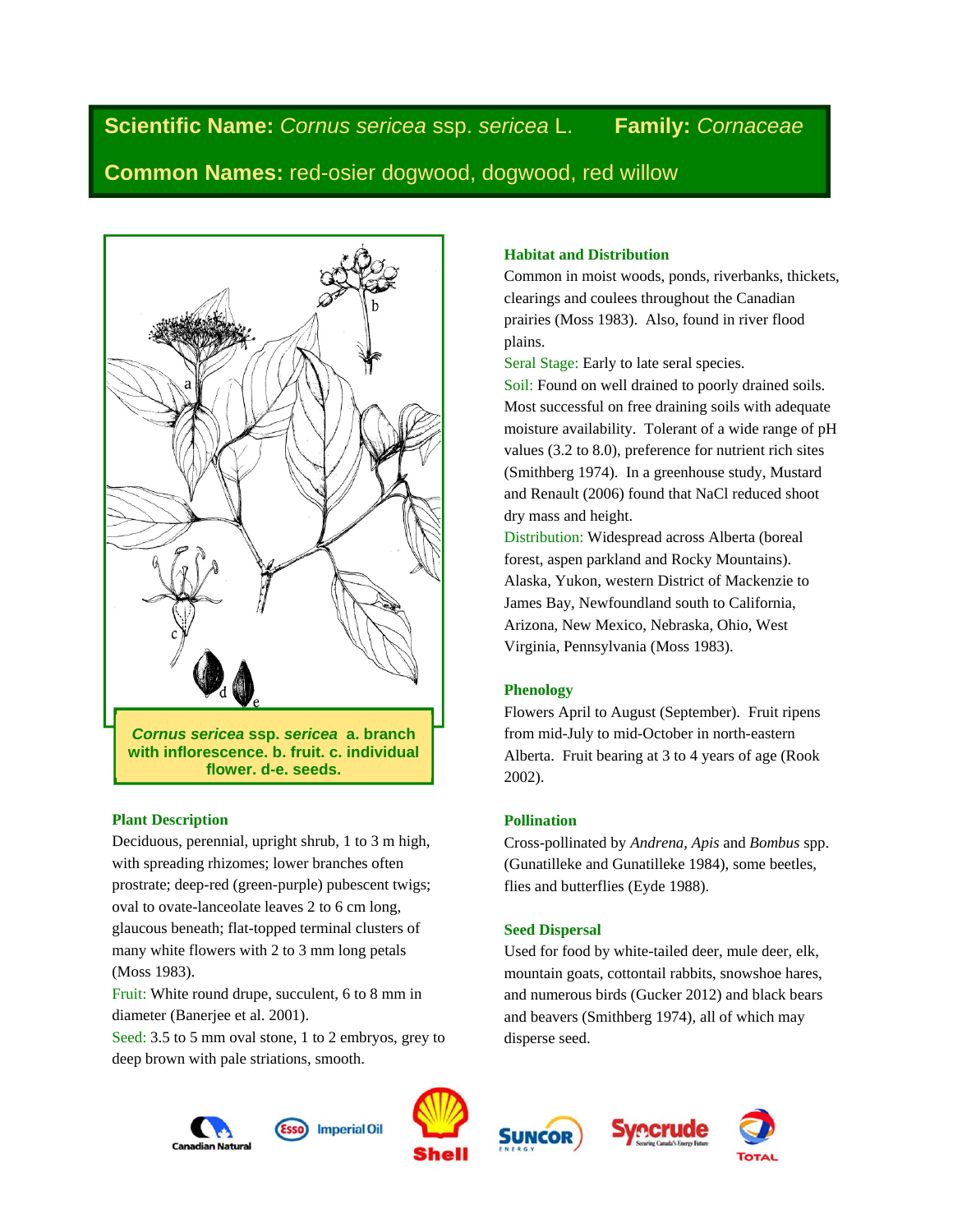**Genetics** 

2n=22 (Moss 1983).

### **Symbiosis**

Endomycorrhizal inoculation with *Glomus fasciculatum and Glomus macrocarpum* during propagation significantly increases the growth of the plant during later stages of development (Verkade et al*.* 1988).



*Cornus sericea* **berries.** 

#### **Seed Processing**

Collection: Berries are easily shaken or picked from taller bushes or trees. Large clumps make collection particularly easy. Seeds should not be picked from isolated plants to avoid the risk of self-sterile seed or empty fruit collection (Young and Young 1992). Seed Weight: 24.7 to 28.6 g/1,000 seeds (27.0 average). Fruit/Seed Volume: 2,050 to 2,890 fruit/L (2,460 average), 2,460 seeds/L fruit. Fruit/Seed Weight: 4,520 to 5,470 fruit/kg (4,900 average).

4,900 seeds/kg fruit.





**Imperial Oil** 

Average Seeds/Fruit: 1 seed/fruit (occasionally with 2 embryos).

Harvest Dates: Collect in late July to late August in north-eastern Alberta; September 1 to September 30 (Formaniuk 2013). Harvest as soon as fruits are ripe (snowy white to blue tinged) (Banerjee et al. 2001). Cleaning: Mash fruit in a sieve (1.40 mm works well). A blender with taped blades may also be used to macerate the fruit. Suspend residue in water allowing seeds to settle. Decant water and chaff. Repeat suspension and decanting until only seeds remain. Allow seed to dry at room temperature. Storage: Store dry in sealed containers at cool temperatures (3 to 5°C) (Roof 2008, Young and Young 1992).

Longevity: 4 to 8 years when stored in sealed glass containers at 1 to 3°C (Harrington et al. 1999, Smithberg 1974).

## **Propagation**

Natural Regeneration: Both by seed and vegetative means (new shoots from roots and prostrate branches) (Gucker 2012). Will produce stolons in very moist soil. Reproduces from sprouts and root shoots (Hardy BBT 1989, Smithberg 1974). Germination: 11% in 30 days from 1 or 2 year old seeds harvested in north-eastern Alberta. Pre-treatment: McTavish and Shopik (1983) recommend 60 to 90 days cold stratification at 1°C. Needs 60 days cold stratification (Wood pers. comm.). Both Nichols (1934) and Young and Young (1992) recommend 2 to 3 months cold stratification at 3 to 5°C. Formaniuk (2013) recommends 120 days stratification.

Seeds may be stored at cold temperatures for a month and then stratified for a month using light dark cycles during incubation (Acharya et al. 1991). The short warm stratification period can be replaced with mechanical scarification or by bathing the seeds in sulphuric acid (Roof 2008).

Direct Seeding: Less than 1% emergence from seeds sown in north-eastern Alberta. Sowing intact fruit results in numerous robust seedlings (> 7% emergence for fall sown fruit). Fruit should be



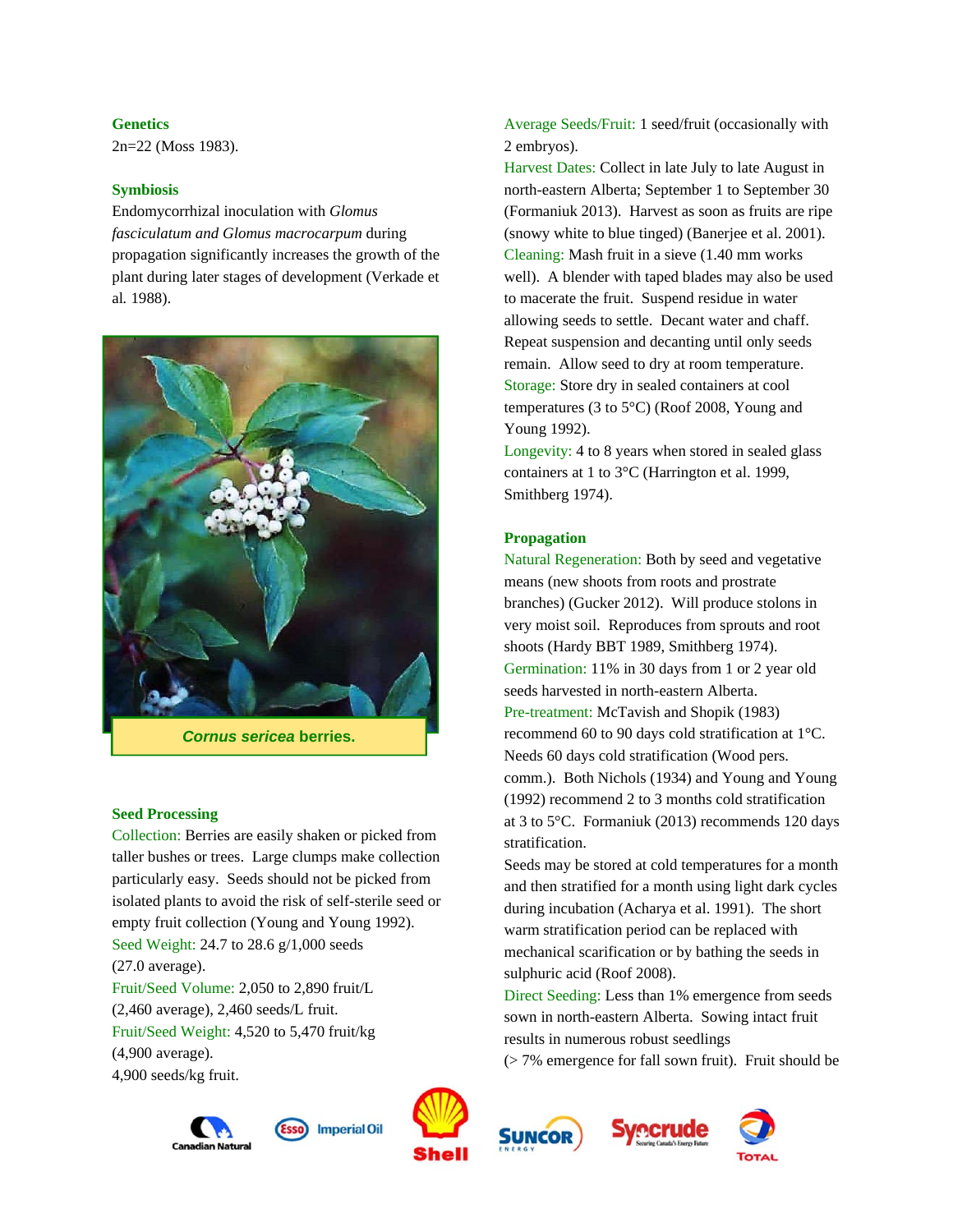sown immediately after harvest. Sow seeds using drills and occasionally broadcast (Roof 2008). If using frozen stored berries, fall sowing resulted in slightly better emergence than spring sowing. Young seedlings are drought intolerant.

Seeds sown in a nursery should be at a soil depth of 0.6 to 1.25 cm (0.25 to 0.5 in) (Roof 2008). Beds sown in the fall should be mulched during the winter (Roof 2008).

Seeding Rate: 100 seeds/m<sup>2</sup> and 50 fruits/m<sup>2</sup> to obtain 1 to 4 plants/m².

Vegetative Propagation: Hardwood pole cuttings placed directly are often successful (Smreciu and Barron 1997). Can establish from softwood stem and root cuttings in high moisture conditions (Hartmann et al 1990, Tannas 1997). 80% rooting using hardwood cutting with seradix #2 treatment in a mixture of 1:1:1 peat/sand/reground styrofoam chips with 16 °C bench heat (McTavish and Shopik 1983). Meilleur et al. (1997) report larger crown diameters 3 years after layering.

Root cuttings from early August were found to be 100% rooted within 5 weeks, while those cut mid-April were 90% rooted within 8 weeks (Gucker 2012).

French layering and/or division are also effective (Roof 2008).

Can be grown as a bare-root, containerized, or balled and burlapped plant (Pijut 2004).

Greenhouse Timeline: 12 weeks in greenhouse before out planting. Dormant seedlings can be stored frozen overwinter for spring or early fall planting (Wood pers. comm.)*.* Grow for 90 days before harvest (Formaniuk 2013).

#### **Aboriginal/Food Uses**

Food: Some tribes mix the berries with other sweeter berries (Turner 1997).

Medicinal: Tea made from roots is used to treat dizziness; tea from stems is used to relieve chest trouble, as an emetic, or for coughs and fevers. A decoction made from the bark is used as a laxative. Peeled bark mixed with other plants and boiled can treat sore eyes. A wash, made of fruit or stem pith, is

used to treat snow blindness or cataracts. A decoction made from ripe fruit can treat tuberculosis. A decoction made of roots mixed with other herbs is used to treat diarrhoea in children (Marles et al. 2000).

Other: Thicker stems can be used to make ribs for spruce bark canoes (Marles et al. 2000). Has been used by the First Nations people to make dream catchers, dye, baskets, tanning hides as well as arrows and other tools. They also used *C. sericea* as a toothbrush because the twigs can whiten teeth. Various native cultures have used the inner bark of *C. sericea* in the tobacco mixture for smoking the sacred pipe (Turner 1997, USDA NRCS n.d.).



**Seedling of** *Cornus sericea***.** 

#### **Wildlife/Forage Uses**

Wildlife: One of the most valuable browse species in Alberta (Tannas 1997) especially for moose. Used for food and cover by white-tailed deer, mule deer (heavy summer use) elk, mountain goats, cottontail rabbits, snowshoe hares, and numerous birds (Gucker 2012) including ruffed grouse (Hardy BBT 1989). Berries are also eaten by black bears and beavers (Smithberg 1974).

Livestock: Mature leaves are relatively unpalatable to livestock however, the young sprouts are palatable. It is not a preferred species for livestock browse (Gucker 2012).





**Imperial Oil** 



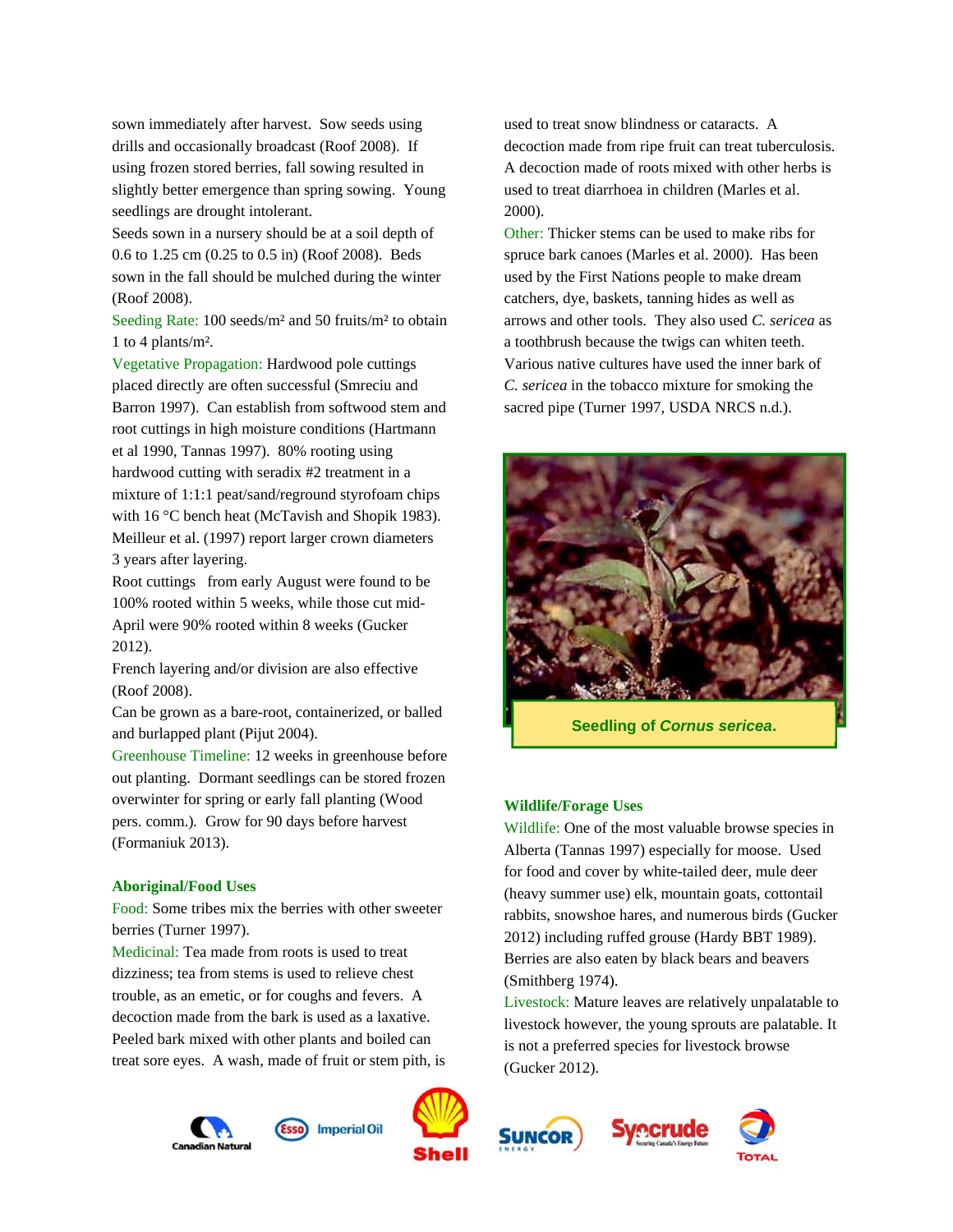Grazing Response: Resistant to heavy browsing (Tannas 1997). Extensive deer browsing increases branching and fruit/seed production on reclaimed sites (Smreciu and Barron 1997).

#### **Reclamation Potential**

High tolerance for oil and high salinity oil sands tailings water (Hardy BBT 1989, Renault et al. 1999). Grows successfully (from container seedlings) on various reclamation sites (Fedkenheuer et al. 1980, Fung 1984, Smreciu and Barron 1997). Dogwood has a high tolerance to sodium and sulphate enriched consolidated tailings water (Renault et al*.* 1998). *C. sericea* is a prolific seed producer (Smreciu and Barron 1997). Useful in stabilization of eroding stream banks. Rooting from cuttings may accelerate this stabilization. Rapid growth and easy establishment of seedlings and transplants make it an ideal reclamation species.

#### **Commercial Resources**

Availability: Produced commercially by several Alberta and Saskatchewan nurseries. Seeds have been collected by the Oil Sands Vegetation Cooperative for use in the Athabasca oil sands region.

Cultivars: Numerous horticultural cultivars are available but these are not suitable for reclamation. Uses: As an ornamental shrub, and dried or preserved floral product (Marles et al*.* 2000). Common for windbreaks and border plantings (Smithberg 1974).

#### **Notes**

*C. sericea* is listed as 89% intact (less occurrences than expected) in the Alberta oil sands region (Alberta Biodiversity Monitoring Institute 2014). Red-osier dogwood is able to tolerate extremely cold temperatures, and flooding. It is a semi fire-tolerant, seed banking species that generally increases in abundance following a fire (Gucker 2012). Synonym: *Cornus stolonifera* (Pijut 2004, Rook 2002).

### **Photo Credits**

Photos: Wild Rose Consulting, Inc.

Line Diagram: John Maywood, used by permission of Bruce Peel Special Collections, University of Alberta.

#### **References**

Acharya, S., G. Schaalje, R. Hermesh and C. Chu, 1991. Factors affecting red-osier dogwood seed germination. Canadian Journal of Botany 70(5): 1012-1016.

Alberta Biodiversity Monitoring Institute, 2014. The status of biodiversity in the oil sands region of Alberta. Alberta Biodiversity Monitoring Institute, Edmonton, Alberta. 47 pp. http://www.abmi.ca/FileDownloadServlet?filename= The%20Status%20of%20Biodiversity%20in%20the %20Oil%20Sands%20Region%20of%20Alberta\_201 4 Supplemental%20Report.docx&dir=REPORTS\_U PLOAD [Last accessed June 16, 2014].

Banerjee, S.M., K. Creasey and D.D. Gertzen, 2001. Native woody plant seed collection guide for British Columbia. British Columbia, Ministry of Forests, Tree Improvement Branch, Victoria, British Columbia. 147 pp.

Eyde, R.H., 1988. Comprehending *Cornus*: Puzzles and progress in the systematics of dogwoods. Botanical Review 54(3): 233-351.

Fedkenheuer, A.W., H.M. Heacock and D.L. Lewis, 1980. Early performance of native shrubs and trees planted on amended Athabasca oil sand tailings. Reclamation Review 3: 47-55.

Formaniuk, S., 2013. "It's all in the timing". Canadian Reclamation 13(2): 26-31.

Fung, M.Y.P., 1984. Vegetative propagation of native shrubs in the Fort McMurray Area, Alberta, Canada. The Plant Propagator 30(4): 7-9.





**Imperial Oil** 



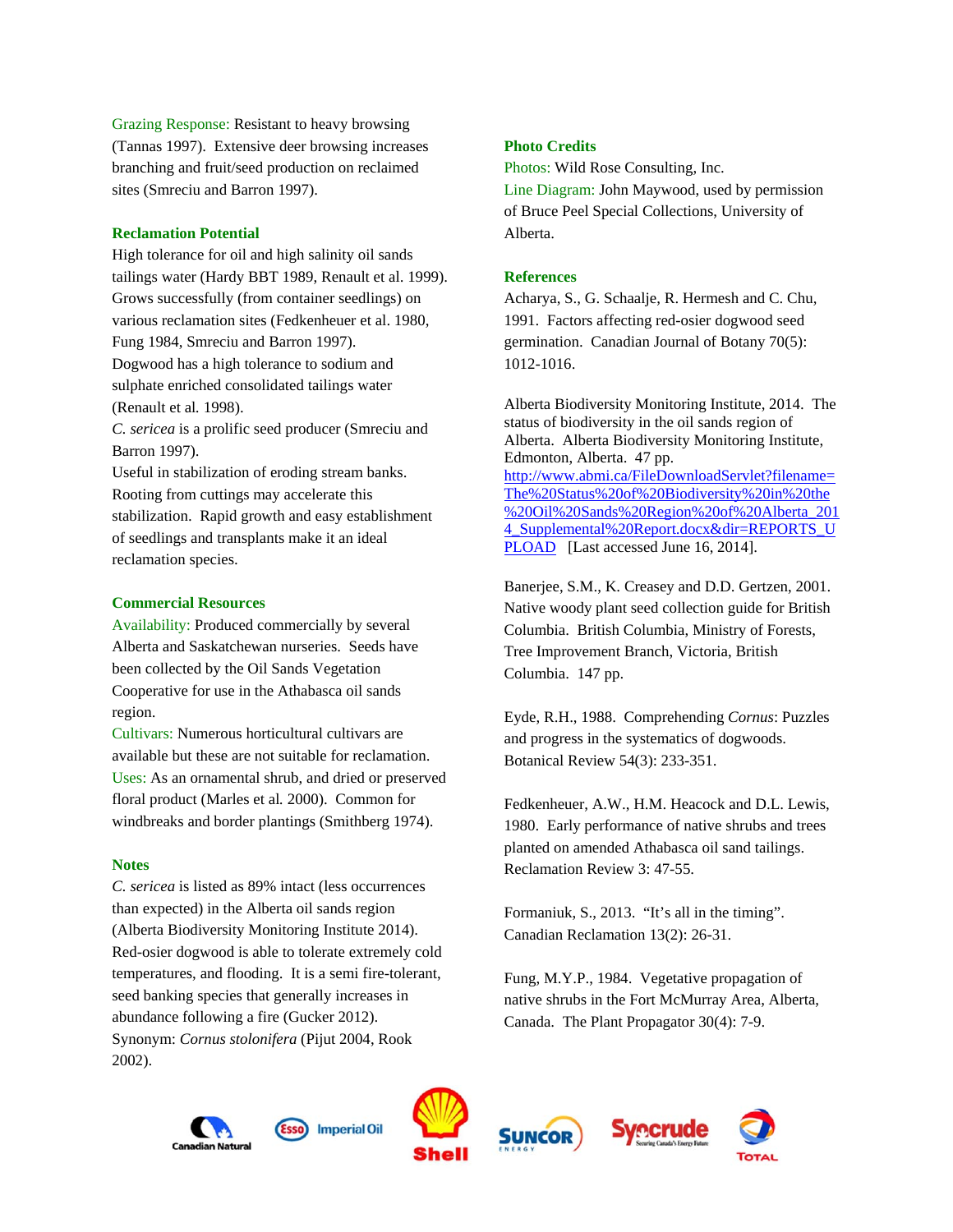Gucker, C., 2012. *Cornus sericea*. IN: Fischer, W.C. (compiler). The fire effects information system. United States Department of Agriculture, Forest Service, Intermountain Research Station, Intermountain Fire Sciences Laboratory, Missoula, Montana.

http://www.fs.fed.us/database/feis/plants/shrub/corser /introductory.html [Last accessed July 18, 2013].

Gunatilleke, C.V.S. and I.A.U.N. Gunatilleke, 1984. Some observations on the reproductive biology of three species of *Cornus (Cornaceae*). Journal of the Arnold Arboretum 65: 419-427.

Hardy BBT Limited, 1989. Manual of plant species suitability for reclamation in Alberta - 2ndEdition. Alberta Land Conservation and Reclamation Council Report No. RRTAC 89-4. 436 pp. http://hdl.handle.net/10402/era.22605 [Last accessed May 15, 2013].

Harrington, C.A., J.M. McGrath and J.M. Kraft, 1999. Propagating native species: experience at the Wind River Nursery. Western Journal of Applied Forestry 14(2): 61-64. http://www.fs.fed.us/pnw/olympia/silv/publications/o pt/422\_HarringtonEtal1999.pdf [Last accessed

October 7, 2013].

Hartmann, H.T., D.E. Kester and F.T. Davies, 1990. Plant propagation: Principles and practices  $5<sup>th</sup>$ Edition, Prentice Hall, Englewood Cliffs, New Jersey. 647 pp.

Marles, R.J., C. Clavelle, L. Monteleone, N. Tays and D. Burns, 2000. Aboriginal plant use in Canada's northwest Boreal Forest. Natural Resources Canada and Canadian Forest Service. UBC Press, Vancouver, British Columbia. 368 pp.

McTavish, B. and T. Shopik, 1983. Propagation and use of native woody plants in northern latitudes. IN: Reclamation of lands disturbed by mining. Proceedings of the Seventh Annual British Columbia Mine Reclamation Symposium. Technical Research Committee on Reclamation, Mining Association of British Columbia, Victoria. pp. 159-181.

Meilleur, A., H. Veronneau and A. Bouchard, 1997. Shrub propagation techniques for biological control of invading tree species. Environmental Management 21(3): 433-442.

Moss, E.H., 1983. Flora of Alberta. A manual of flowering plants, conifers, ferns, and fern allies found growing without cultivation in the province of Alberta, Canada. 2nd edition. University of Toronto Press, Toronto Ontario. p. 435.

Mustard, J. and S. Renault, 2006. Response of redosier dogwood (*Cornus sericea*) seedlings to NaCl during the onset of bud break. Canadian Journal of Botany 84: 844-851.

Nichols, G.E., 1934. The influence of exposure to winter temperatures upon seed germination in various Native American plants. Ecology 15(4): 364-373.

Pijut, P.M., 2004. *Cornus sericea* L*.* IN: Francis, J.K. (ed.). Wildland shrubs of the United States and its territories. Thamnic. Vol. 1. General Technical Report IITF-26. U.S. Department of Agriculture, Forest Service, International Institute of Tropical Forestry, Rio Piedras, Puerto Rico. pp. 249-251. http://www.fs.fed.us/global/iitf/pdf/shrubs/Cornus%2 0sericea.pdf [Last accessed May 27, 2013].

Renault, S., E. Paton, G. Nilsson, J.J. Zwiazek and M. MacKinnon, 1999. Responses of boreal plants to high salinity oil sands tailings water. Journal of Environmental Quality 28: 1957-1962.

Rook, E.J.S., 2002. *Cornus sericea* Red osier dogwood. IN: Plants of the North. http://www.rook.org/earl/bwca/nature/shrubs/cornuss er.html [Last accessed July 17, 2013].